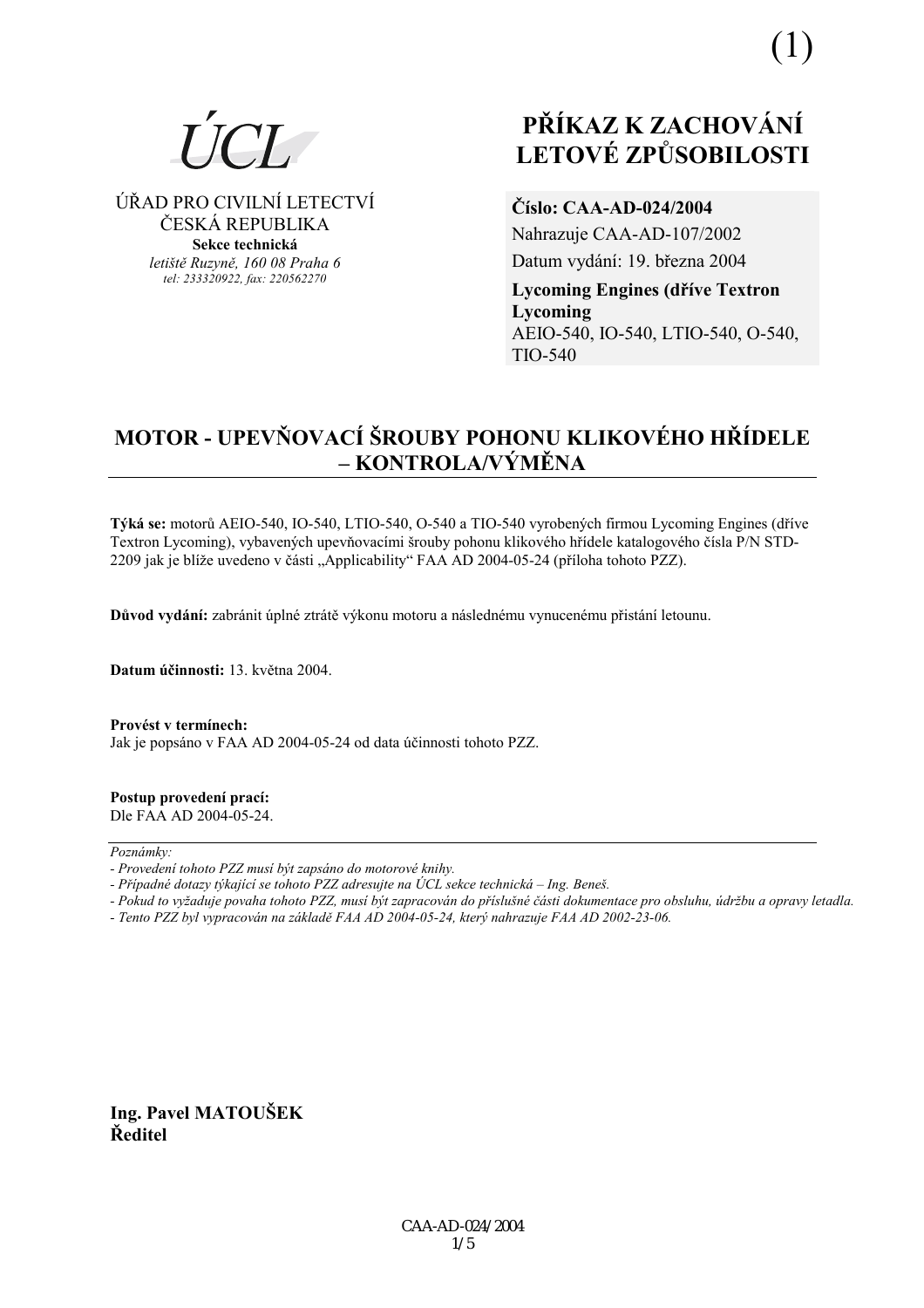**2004-05-24 Lycoming Engines (Formerly Textron Lycoming):** Amendment 39-13519. Docket No. 2002-NE-31-AD. Supersedes AD 2002-23-06, Amendment 39-12950.

# **Effective Date**

(a) This airworthiness directive (AD) becomes effective March 30, 2004.

# **Affected ADs**

(b) This AD supersedes AD 2002-23-06, Amendment 39-12950.

# **Applicability**

(c) This AD applies to all Lycoming Engines (Formerly Textron Lycoming) AEIO-540, IO-540, LTIO-540, O-540, and TIO-540 series reciprocating engines with crankshaft gear retaining bolts, part number (P/N) STD-2209 installed, except:

(1) O-540-F series engines to which AD 99-03-05 applies and on which the bolt has not been subsequently replaced, and

(2) Engines on which the bolt was installed during original assembly or was replaced by Lycoming as specified in Service Bulletin (SB) 554 after November 10, 1998, and

(3) Engines with a bolt P/N STD-2209 supplied as part of a bolt replacement kit 05K19987, 05K23325, 05K23326, 05K23327, 05K23335, or 05K23336, and

(4) Engines with single-drive dual magnetos.

(5) These engines are installed on, but not limited to the following aircraft:

Aero Commander. (500), (500-B), (500-E), (500-U)

Aero Mercantil. Gavilan.

Aerofab. Renegade 250.

Bellanca Aircraft. Aries T-250

Britten-Norman. (BN-2).

Cessna Aircraft. Skylane C-182, Stationair C-206, Turbo Skylane T182T, Turbo Stationair T-206

Christen. Pitts (S-2S), (S-2B).

Commander Aircraft. 114TC, 114B

DeHavilland. (DH-114-2X)

Dornier. (DO-28-B1)

Evangel-Air.

Extra-Flugzeugbau. Extra 300.

Found Bros. (FBA-2C), Centennial (100)

Gippsland. GA-200.

Helio. Military (H-250).

King Engineering. Angel.

Maule. MT-7-260, M-7-260, MX-7-235, MT-7-235, M7-235, Star Rocket (MX-7-235), Super Rocket (M-6- 235), Super Std. Rocket (M-7-235).

Mooney Aircraft. "TLS" M20M.

Moravan. Zlin-50L

Pilatus Britten-Norman. Islander (BN-2A-26), Islander (BN-2A-27), Islander II (BN-2B-26), Islander (BN-2A-21), Trislander (BN-2A-Mark III-2), Islander (BN-2B).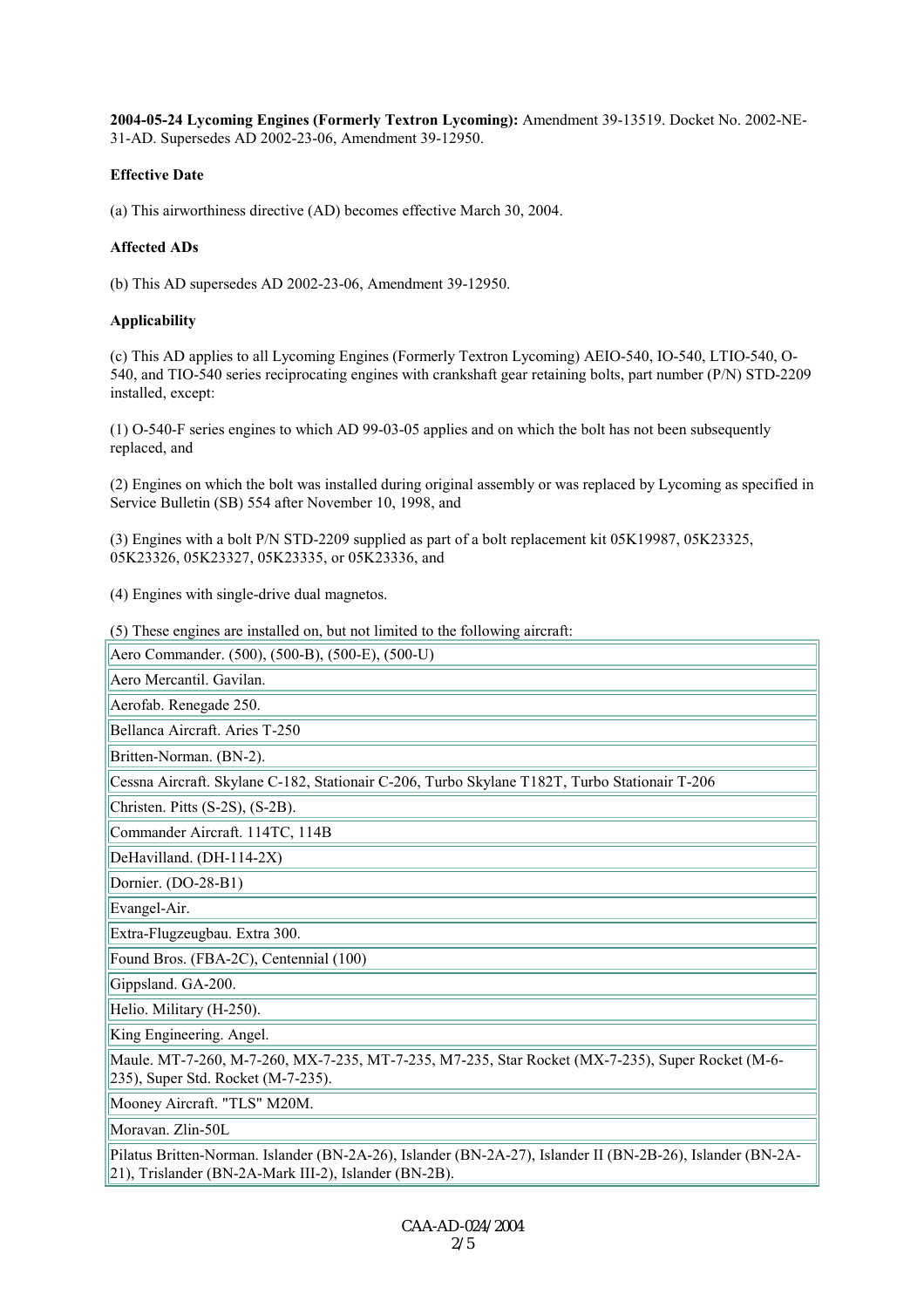Piper Aircraft. 700P Aerostar, Aerostar 600A, Aerostar 601B, Aerostar 601P, Apache (PA-23 "235"), Aztec (PA-23 "250"), Aztec (PA-23 "250"), Comanche (PA-24 "250"), Comanche (PA-24 "260"), Aztec F, Aztec C (PA-23 "250", Cherokee (PA-24 "250"), Cherokee (PA-28 "235"), Cherokee Six (PA-32 "260", Cherokee Six (PA-32-300). "LANCE", Comanche (PA-24 "150"), Comanche (PA-24 "250"), Comanche (PA-24), Comanche (PA-24 "260"), Comanche 260, Mirage (PA-46-350P, Navajo (PA-31), Navajo (PA-31-300), Navy Aztec (PA-23 "250"), Pawnee (PA-24 "235"), Pawnee (PA-25 "260"), Saratoga (PA-32-300), Brave 300, Sequoia 602P, T-1020, T35, Turbo Aztec (PA-23-250), Turbo Saratoga TC (PA-32-301T)

S.O.C.A.T.A. Rallye 235CA., Rallye 235GT, Rallye 235C, TB-20

#### **Unsafe Condition**

(d) This AD results from an expanded population of affected engines, and approval of five kits for replacing the crankshaft gear retaining bolts. We are issuing this AD to prevent the loss of all engine power and possible forced landing.

#### **Compliance**

(e) You are responsible for having the actions required by this AD performed within the compliance times specified unless the actions have already been done.

### **Engines That Have Complied With Emergency AD 2002-20-51 or AD 2002-23-06**

(f) No further action is required for AEIO-540, LTIO-540, IO-540, O-540, and TIO-540 series engines that have:

(1) A bolt, P/N STD-2209 that was included in bolt replacement kit: 05K19987, 05K23325, 05K23326, 05K23327, 05K23335, 05K23336; or

(2) A bolt P/N STD-2209 that was installed by Lycoming as specified in SB 554 after November 10, 1998; or

(3) A bolt with a P/N other than P/N STD-2209.

(g) For AEIO-540, LTIO-540, IO-540, O-540, and TIO-540 series engines that have complied with emergency AD 2002-20-51, replace the crankshaft gear retaining bolt with a new bolt that does not have P/N STD-2209, unless the bolt that was installed was:

(1) Included in bolt replacement kit: 05K19987, 05K23325, 05K23326, 05K23327, 05K23335, 05K23336; or

(2) A bolt installed by Lycoming as specified in SB 554 after November 10, 1998; or

(3) A bolt with a P/N other than STD-2209.

(4) You can find information on replacing the retaining bolt in Lycoming SB No. 554, dated September 30, 2002.

#### **Engines Listed by Serial Number (SN) in Lycoming SB 554, Dated September 30, 2002**

(h) No further action is required for AEIO-540, LTIO-540, IO-540, O-540, and TIO-540 engines with:

(1) A single-drive dual magneto, and all O-540-F engines to which AD 99-03-05 applies and on which the bolt has not been subsequently replaced with a bolt other than one included in gear bolt replacement kit: 05K19987, 05K23325, 05K23326, 05K23327, 05K23335, 05K23336; or

(2) A bolt replaced by Lycoming as specified in SB 554 after November 10, 1998; or

(3) A bolt, other than P/N STD-2209, including any O-540-F engines listed by SN in Table 1 of Lycoming SB No. 554, dated September 30, 2002.

(i) Before further flight, for all other engines that have an engine SN listed in Table 1 of Lycoming SB No. 554, dated September 30, 2002, replace the crankshaft gear retaining bolt with: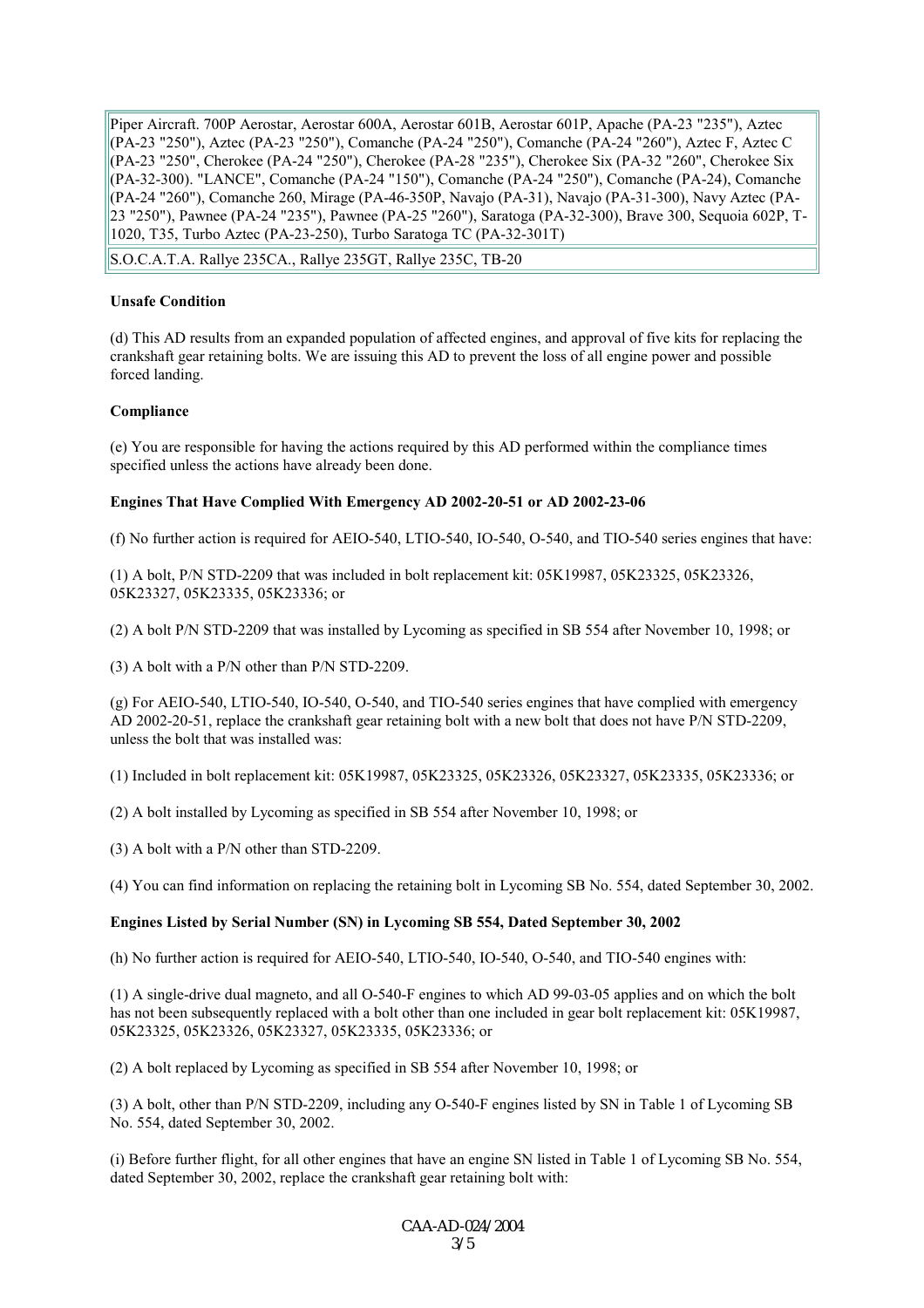(1) A new bolt included in gear bolt replacement kit: 05K19987, 05K23325, 05K23326, 05K23327, 05K23335, 05K23336; or

(2) A bolt with a P/N other than STD-2209.

(3) You can find information on replacing the retaining bolt in Lycoming SB No. 554, dated September 30, 2002.

#### **Bolts That Have Been Replaced During Field Maintenance or Field Overhaul**

(j) Before further flight, replace the crankshaft gear retaining bolt with a new bolt supplied as part of gear bolt replacement kit: 05K19987, 05K23325, 05K23326, 05K23327, 05K23335, 05K23336, or a bolt with a P/N other than P/N STD-2209, if:

(1) The bolt on an O-540-F series engine was replaced after compliance with AD 99-03-05 with a bolt that was not included in bolt replacement kit: 05K19987, 05K23325, 05K23326, 05K23327, 05K23335, 05K23336; or

(2) The bolt on an AEIO, LTIO, IO, O, or TIO-540 series engine was replaced during field maintenance or field overhaul between November 27, 1996, and the effective date of this AD with a bolt that was not included in bolt replacement kit: 05K19987, 05K23325, 05K23326, 05K23327, 05K23335, or 05K23336.

(3) You can find information on replacing the bolt in Lycoming SB No. 554, dated September 30, 2002.

#### **Engines Listed by Serial Number (SN) in Lycoming Mandatory Service Bulletin (MSB) 554, Supplement 5, Dated August 15, 2003**

(k) If an engine model and SN is listed in Lycoming MSB 554, Supplement 5, dated August 15, 2003, replace the crankshaft gear retaining bolt within 10 hours TIS, or 7 days after the effective date of this AD, whichever is earlier, with:

(1) A new bolt included in gear bolt replacement kit: 05K19987, 05K23325, 05K23326, 05K23327, 05K23335, 05K23336; or

(2) Bolt STD-2247, or

(3) A bolt with a P/N other than P/N STD-2209.

(4) You can find information on replacing the retaining bolt in Lycoming SB No. 554, dated September 30, 2002.

#### **Recording Gear Bolt Replacement Kit Number**

(l) After the effective date of this AD, record the part number of the gear bolt or the number of the gear bolt replacement kit: 05K19987, 05K23325, 05K23326, 05K23327, 05K23335, or 05K23336, in the engine records when recording compliance with this AD.

#### **Prohibition Against Installing Gear Retaining Bolts P/N STD-2209**

(m) After the effective date of this AD, do not install any crankshaft gear retaining bolt, P/N STD-2209, except one that is included in a Lycoming gear bolt replacement kit: 05K19987, 05K23325, 05K23326, 05K23327, 05K23335, or 05K23336, onto any engine listed in this AD.

#### **Alternative Methods of Compliance**

(n) The Manager, New York Aircraft Certification Office, has the authority to approve alternative methods of compliance for this AD if requested using the procedures found in 14 CFR 39.19.

#### **Material Incorporated by Reference**

(o) Engine serial numbers are listed in Lycoming Mandatory Service Bulletin No. 554, Supplement 5, dated